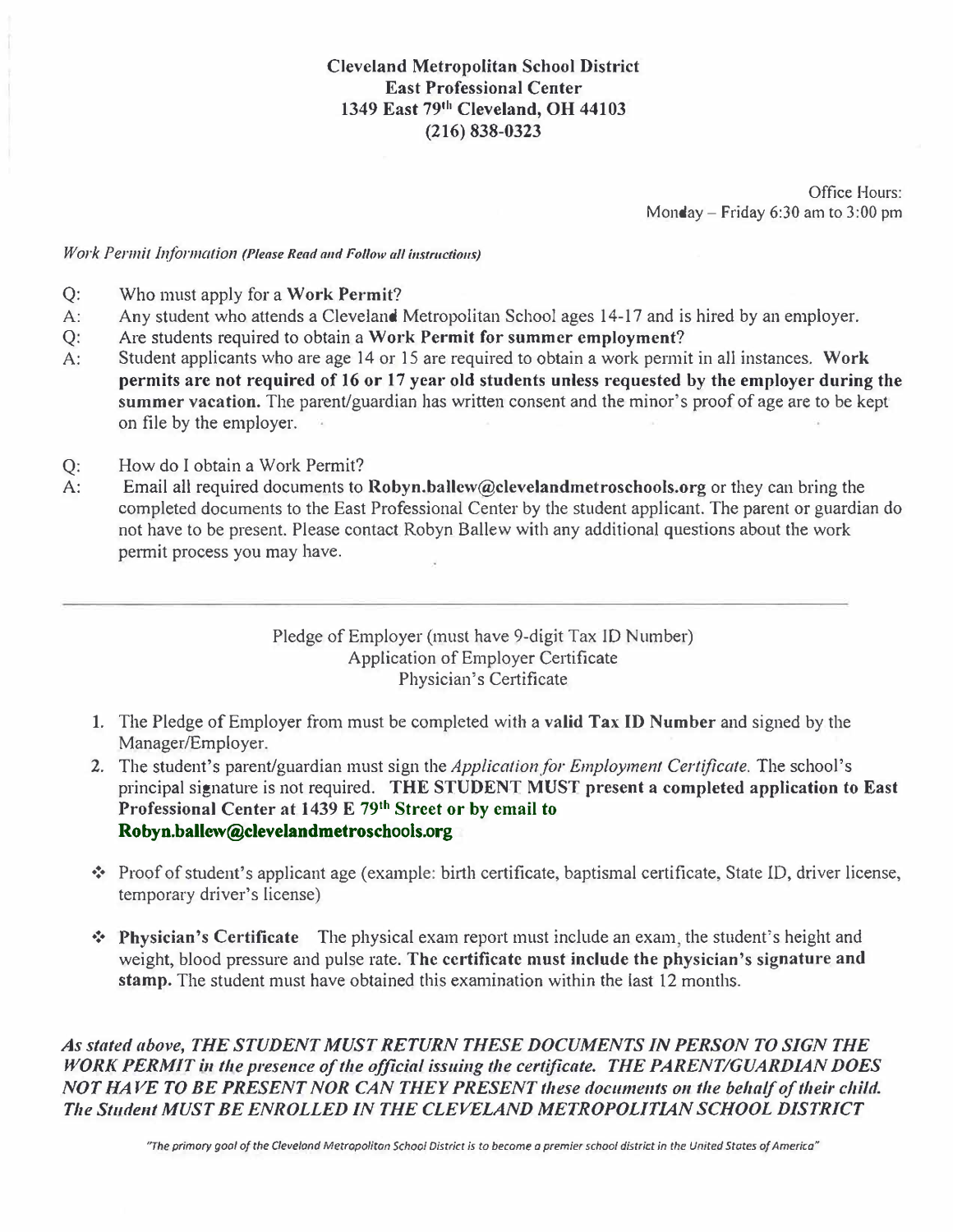## **APPLICATION FOR MINOR WORK PERMIT**

3331.02 ORC<br>4109.02 ORC

| Name of Student / Applicant in full:                                                                                                                                                                                                                                                                                                                                                                                                                                                                                                                                                                                     | Grade Level:<br>Sex:                                                                            |
|--------------------------------------------------------------------------------------------------------------------------------------------------------------------------------------------------------------------------------------------------------------------------------------------------------------------------------------------------------------------------------------------------------------------------------------------------------------------------------------------------------------------------------------------------------------------------------------------------------------------------|-------------------------------------------------------------------------------------------------|
|                                                                                                                                                                                                                                                                                                                                                                                                                                                                                                                                                                                                                          | Female<br>Male                                                                                  |
| Proof of Age (Type of document):<br>Date of Birth:<br>Age:                                                                                                                                                                                                                                                                                                                                                                                                                                                                                                                                                               | Physician's certificate:                                                                        |
|                                                                                                                                                                                                                                                                                                                                                                                                                                                                                                                                                                                                                          | Submitted with<br>Valid physician's<br>this application<br>certificate on file                  |
| Address of Student /Applicant:                                                                                                                                                                                                                                                                                                                                                                                                                                                                                                                                                                                           |                                                                                                 |
| <b>School District:</b>                                                                                                                                                                                                                                                                                                                                                                                                                                                                                                                                                                                                  | Building:                                                                                       |
|                                                                                                                                                                                                                                                                                                                                                                                                                                                                                                                                                                                                                          |                                                                                                 |
| Parent or Guardian:                                                                                                                                                                                                                                                                                                                                                                                                                                                                                                                                                                                                      | Parent or Guardian Telephone Number:                                                            |
|                                                                                                                                                                                                                                                                                                                                                                                                                                                                                                                                                                                                                          |                                                                                                 |
| <b>Address of Parent or Guardian:</b>                                                                                                                                                                                                                                                                                                                                                                                                                                                                                                                                                                                    |                                                                                                 |
|                                                                                                                                                                                                                                                                                                                                                                                                                                                                                                                                                                                                                          |                                                                                                 |
| I HEREBY CERTIFY THAT TO THE BEST OF MY KNOWLEDGE AND<br>BELIEF THE ABOVE STATEMENTS ARE TRUE AND THAT THE MINOR<br>NAMED ABOVE WILL WORK WITH MY APPROVAL.                                                                                                                                                                                                                                                                                                                                                                                                                                                              | I HEREBY CERTIFY THAT I HAVE EXAMINED AND APPROVED THE<br>ABOVE NOTED DOCUMENTARY PROOF OF AGE. |
| $\boldsymbol{\mathsf{X}}$                                                                                                                                                                                                                                                                                                                                                                                                                                                                                                                                                                                                |                                                                                                 |
| Signature of Parent or Guardian                                                                                                                                                                                                                                                                                                                                                                                                                                                                                                                                                                                          | Superintendent / Chief Adminstrative Officer / Designated Issuing Officer                       |
|                                                                                                                                                                                                                                                                                                                                                                                                                                                                                                                                                                                                                          |                                                                                                 |
| Date Signed                                                                                                                                                                                                                                                                                                                                                                                                                                                                                                                                                                                                              | Name of Office                                                                                  |
| THE NUMBER OF HOURS OR DAYS AND THE TIMES DISPLAYED BELOW OR ON THE FINAL<br>PERMIT ARE FOR REGULATORY PURPOSES ONLY AND ARE NOT TO BE CONSTRUED IN<br>ANY WAY OR MANNER TO BE INDICATIVE OF A CONTRACT BETWEEN AN EMPLOYER<br>AND THE EMPLOYEE.                                                                                                                                                                                                                                                                                                                                                                         |                                                                                                 |
| <b>PLEDGE OF EMPLOYER</b>                                                                                                                                                                                                                                                                                                                                                                                                                                                                                                                                                                                                | Address of Office                                                                               |
|                                                                                                                                                                                                                                                                                                                                                                                                                                                                                                                                                                                                                          |                                                                                                 |
|                                                                                                                                                                                                                                                                                                                                                                                                                                                                                                                                                                                                                          |                                                                                                 |
|                                                                                                                                                                                                                                                                                                                                                                                                                                                                                                                                                                                                                          |                                                                                                 |
|                                                                                                                                                                                                                                                                                                                                                                                                                                                                                                                                                                                                                          | Telephone Number at Minor's Work Location:                                                      |
|                                                                                                                                                                                                                                                                                                                                                                                                                                                                                                                                                                                                                          |                                                                                                 |
|                                                                                                                                                                                                                                                                                                                                                                                                                                                                                                                                                                                                                          |                                                                                                 |
| Name of Firm:<br>Address of Student /Applicant's Place of Employment, Job Site, or Work Location:<br><b>Specific Nature of Employment:</b>                                                                                                                                                                                                                                                                                                                                                                                                                                                                               |                                                                                                 |
|                                                                                                                                                                                                                                                                                                                                                                                                                                                                                                                                                                                                                          |                                                                                                 |
| Employer's Tax ID Number (9 digits). THIS FIELD IS MANDATORY                                                                                                                                                                                                                                                                                                                                                                                                                                                                                                                                                             | IF MINOR WORKS A VARIED OR<br><b>YES</b><br><b>IRREGULAR SCHEDULE, ENTER</b>                    |
| <b>Quitting Time:</b><br>No. of Days Per Week: Hours Per Day:<br><b>Starting Time:</b>                                                                                                                                                                                                                                                                                                                                                                                                                                                                                                                                   | "REPRESENTATIVE" TIMES IN<br><b>ITEMS 1 THRU 4. ARE HOURS</b>                                   |
|                                                                                                                                                                                                                                                                                                                                                                                                                                                                                                                                                                                                                          | <b>NO</b><br>TO BE WORKED WITHIN THE<br>LIMITS OF THE LAW?                                      |
| 3<br>4                                                                                                                                                                                                                                                                                                                                                                                                                                                                                                                                                                                                                   |                                                                                                 |
|                                                                                                                                                                                                                                                                                                                                                                                                                                                                                                                                                                                                                          |                                                                                                 |
| THE UNDERSIGNED HEREBY AGREES TO EMPLOY THE ABOVE NAMED CHILD IN ACCORDANCE WITH LAWS REGULATING THE<br>EMPLOYMENT OF MINORS. THE EMPLOYER FURTHER AGREES TO GIVE MINOR A COPY OF THE WAGE AGREEMENT IN ACCORDANCE<br>WITH SEC. 4109.42 ORC, THE EMPLOYMENT WILL BECOME EFFECTIVE AS SOON AS THE NECESSARY AGE AND SCHOOLING CERTIFICATE<br>IS VERIFIED BY THE EMPLOYER. THE EMPLOYER AGREES TO PERMIT THE CHILD TO ATTEND PART TIME SCHOOL WHEN SUCH IS<br>AVAILABLE AND TO NOTIFY THE SCHOOL WITHIN FIVE DAYS AFTER THE EMPLOYMENT OF THE CHILD TERMINATES<br>X<br>Signature of person authorized to sign for employer | Date signed<br>Telephone number                                                                 |

 $\bar{\alpha}$